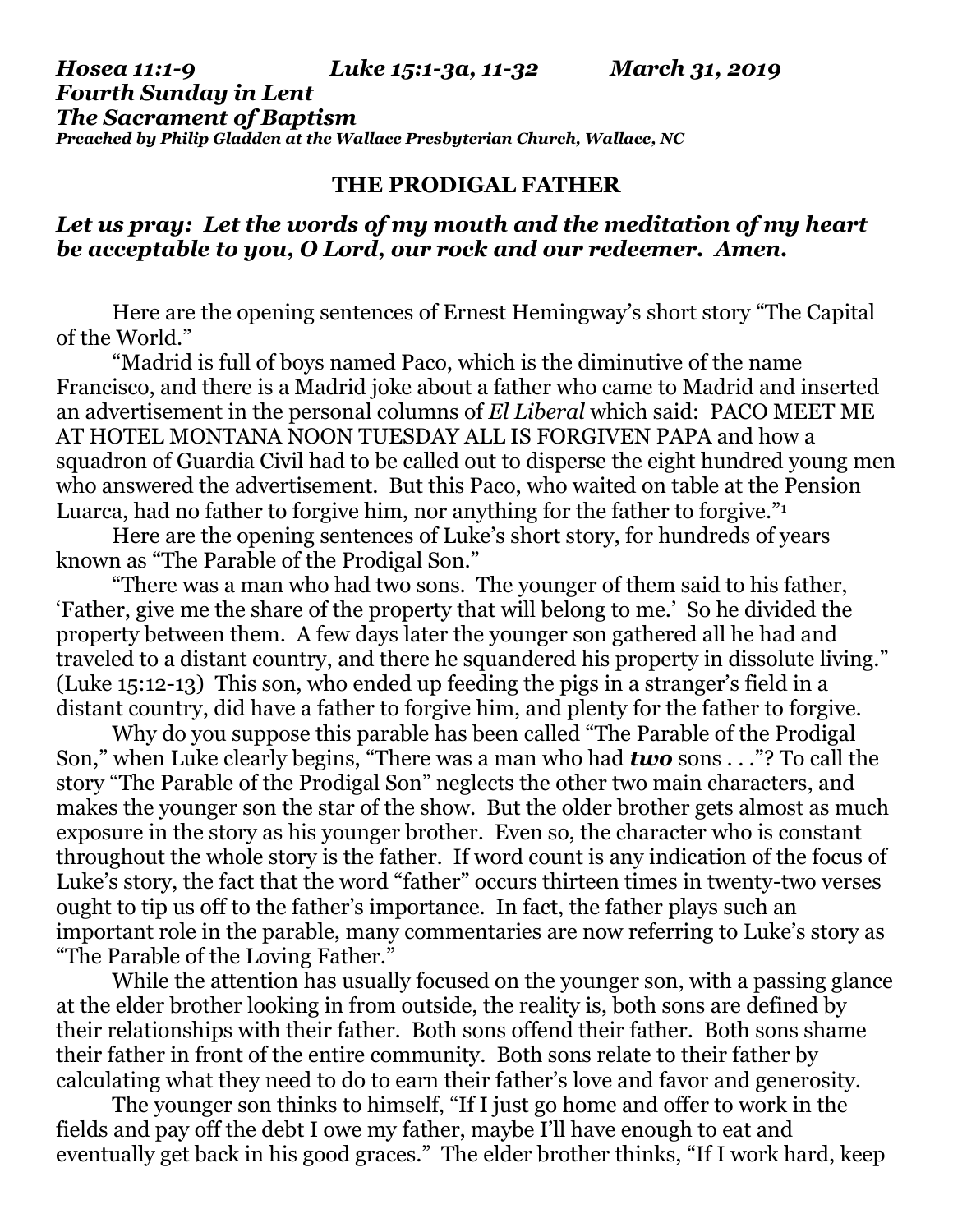my nose clean, obey my father, and toe the line, I'll get what's rightfully mine." Neither one of the boys counted on the father not playing by their rules!

One of the most meaningful books I have read in the last ten years is Henri Nouwen's *The Return of the Prodigal Son: A Story of Homecoming*. In 1983, in a school office in France, Nouwen saw a poster of Rembrandt's painting of the return of the prodigal son. Here's how he describes what he saw: "I saw a man in a great red cloak tenderly touching the shoulders of a disheveled boy kneeling before him. I could not take my eyes away. I felt drawn by the intimacy between the two figures, the warm red of the man's cloak, the golden yellow of the boy's tunic, and the mysterious light engulfing them both. But, most of all, it was the hands – the old man's hands – as they touched the boy's shoulders that reached me in a place where I had never been reached before."2 Three years later, Nouwen spent four hours looking at the original painting which hangs in the Hermitage in St. Petersburg, Russia. He said, "There had been moments in which I had wondered whether the real painting might disappoint me. The opposite was true. Its grandeur and splendor made everything recede into the background and held me completely captivated. Coming here was indeed a homecoming."<sup>3</sup>

Nouwen begins his book with the parable from Luke 15, but he calls it "The Story of Two Sons and Their Father." Nouwen freely admits that he had always focused on the two sons – mainly the younger son – in his reading, study, understanding, and interpretation of the parable. However, after he saw the poster of Rembrandt's painting in his friend's office and had the chance to sit in front of the 8-feet high x 6 feet wide original painting, Nouwen realized the father is the main character in the story.

Part I is about The Younger Son, Part II The Elder Son, and Part III The Father. He describes in detail how Rembrandt portrayed the characters in the painting and makes his theological observations about the story. But, interestingly enough, the conclusion of a book entitled *The Return of the Prodigal Son* (which is the name of Rembrandt's painting) is called "Becoming the Father."

No doubt, if you're at all familiar with this parable, you have found yourself identifying with either the younger son or the elder brother – or both! But have you ever identified with the loving father? Here's what Nouwen says in his conclusion: "I am amazed at how long it has taken me to make the father the center of my attention. It was so easy to identify with the two sons. Their outer and inner waywardness is so understandable and so profoundly human that identification happens almost spontaneously as soon as the connections are pointed out. For a long time I had identified myself so fully with the younger son that it did not even occur to me that I might be more like the elder. But as soon as a friend said, 'Aren't you the elder son in the story?' it was hard to see anything else. Seemingly, we all participate to a greater or lesser degree in all the forms of human brokenness. Neither greed nor anger, neither lust nor resentment, neither frivolity nor jealousy are completely absent from any one of us. Our human brokenness can be acted out in so many ways, but there is no offense, crime, or war that does not have its seeds in our own hearts.

"But what of the father? Why pay so much attention to the sons when it is the father who is in the center and when it is the father with whom I am to identify? Why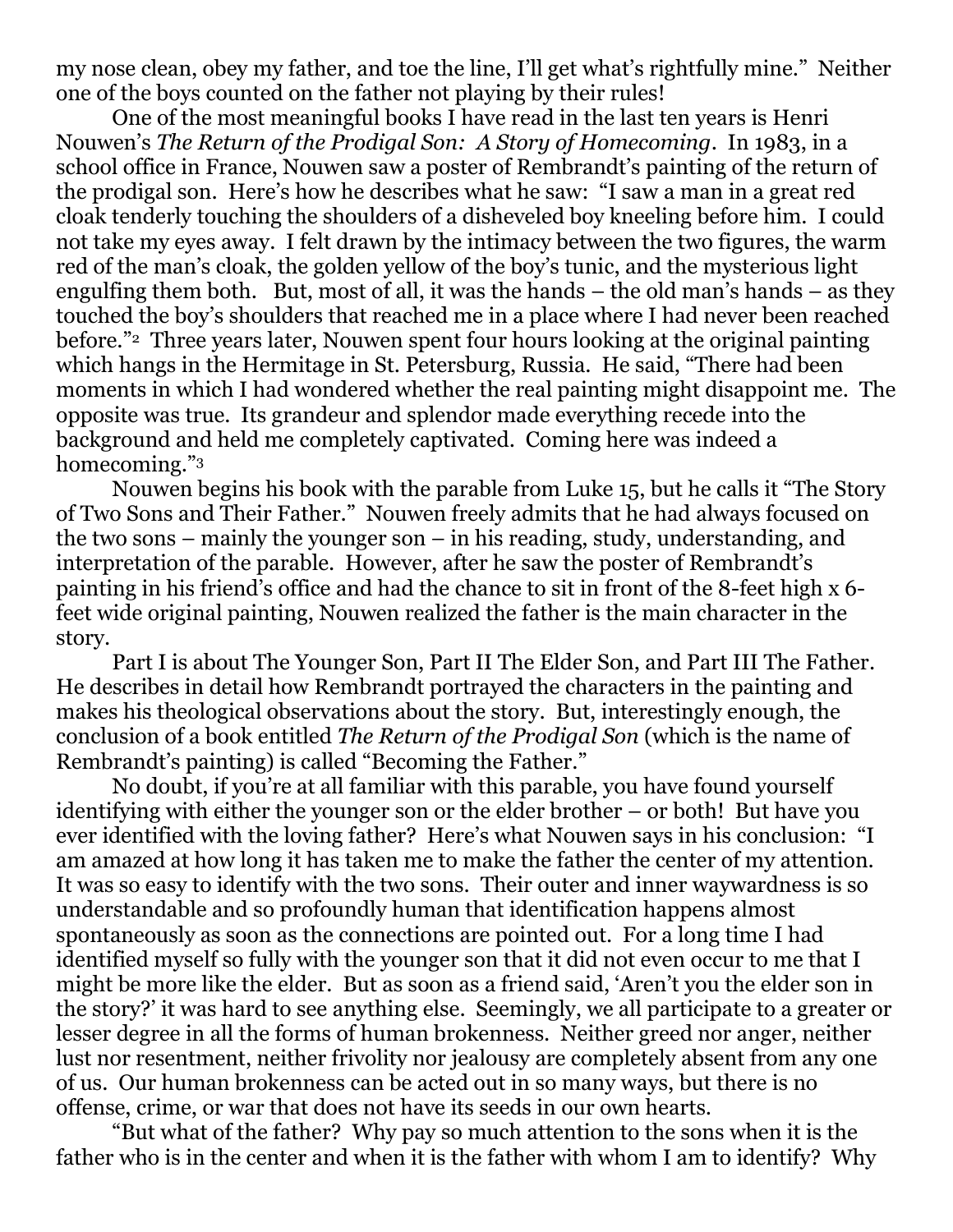talk so much about being like the sons when the real question is: Are you interested in being like the father? If feels somehow good to be able to say: 'These sons are like me.' It gives a sense of being understood. But how does it feel to say: 'The father is like me'? Do I want to be like the father? Do I want to be not just the one who is being forgiven, but also the one who forgives; not just the one who is being welcomed home, but also the one who welcomes home; not just the one who receives compassion, but the one who offers it as well?"<sup>4</sup>

In other words, Nouwen asks us to think about what it means to be and do what Jesus says in his Sermon on the Plain in Luke 6:36: "Be merciful, just as your Father is merciful." Another way to say that is, "Be compassionate, just as your Father is compassionate." In telling the parable of the father and the two sons, Jesus isn't making a particular point as much as he is painting a picture of who our God is and what our God is like – and our God is "The Prodigal God."

Now, that might surprise you to hear me call God "The Prodigal God." Maybe you grew up hearing this parable and thinking that "prodigal" means "rebellious" or "trouble-making" or something like that, based on the younger son's reputation. But "prodigal" doesn't mean anything like that. As an adjective, "prodigal" means "recklessly extravagant" or "yielding abundantly." As a noun, "prodigal" means "one who spends or gives lavishly and foolishly."

It's fair to call the younger son "the prodigal." After all, "he squandered his property in dissolute living." But, when you think about what the father did for his younger son – bringing out the best robe, putting a ring on his finger and sandals on his feet, killing the fatted calf, and feeding the whole town at a big party – it's accurate to call him "The Prodigal Father." He spent lavishly – only the best for his son who was dead but is alive again, who was lost but is found. From the older brother's perspective – and maybe in the eyes of the fellow townspeople – the father spent recklessly and foolishly. But the father puts it all in perspective when he tells his older son, "But we *had* to celebrate and rejoice, because this brother of yours was dead and has come to life; he was lost and has been found." (Luke 15:32)

Let's don't forget the older brother. Maybe you feel a little sorry for him, as he stands outside, looking in the window, smelling the BBQ, listening to the music. "You've never given me even a young goat so that I might celebrate with my friends," he complains to his father, "even though I've done everything I'm supposed to do." Just imagine the love in the father's eyes and voice, though, when he says, "Son, you are always with me, and all that is mine is yours." The father is generous to both sons.

The father is a prodigal, also, because he recklessly and extravagantly and abundantly makes himself vulnerable in loving his two lost sons. He gives them their freedom. They break his heart. But he stands ready to welcome them home just the same. In fact, he doesn't just stand ready to welcome them home – he runs out to meet his younger son while he was still far off; he leaves the party and goes outside to meet his older son. It makes you wonder if the apostle Paul didn't have this parable in mind when he wrote, "For while we were still weak, at the right time Christ died for the ungodly. . . But God proves his love for us in that while we still were sinners Christ died for us. . . For if while we were enemies, we were reconciled to God through the death of